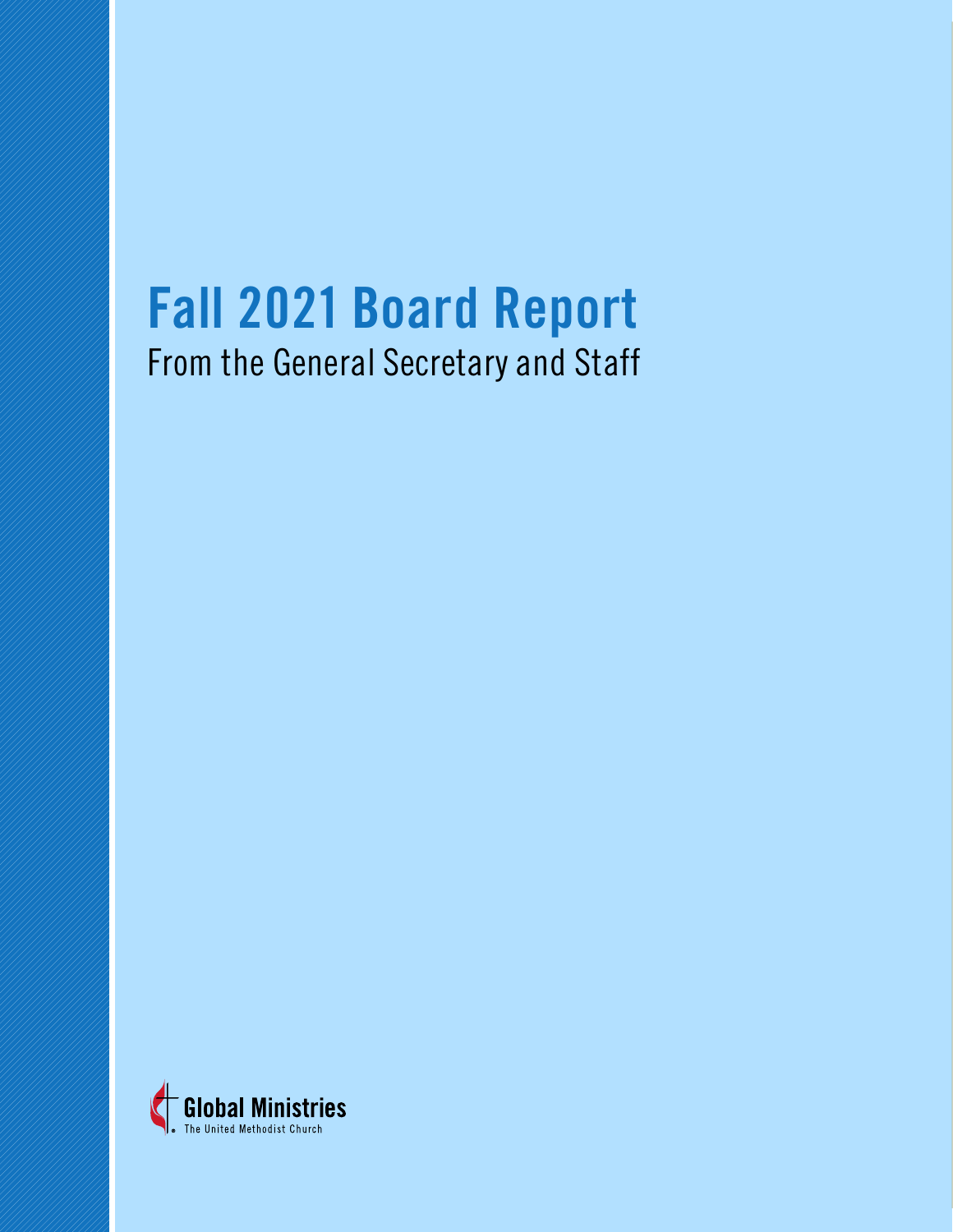## **"Witnessing and Rejoicing in a New Mission Age"**

#### General Secretary and staff report to directors of the General Board of Global Ministries **October 27, 2021**

## **Introduction: Structuring for Witness in a New Mission Age**

By Roland Fernandes, General Secretary

I want to begin by thanking the directors for your continued service to Global Ministries. Some of you are in your tenth year now of service and others into your sixth as the so-called quadrennium continues to reshape itself. For almost two years now, the imagery of witnessing to Jesus Christ in a "new mission age" has defined our context as we have met as the Board of Directors of Global Ministries, the mission policy-making unit of The United Methodist Church. The phrase is from our Mission Theology statement where a "new mission age" is seen as a gift of the Holy Spirit, enlivening our commitment to God's mission.

A "new age" implies challenge and change and we have in earlier meetings described the markers of this new age. These include the COVID-19 pandemic, uncertainties about the future of our denomination, the perils of climate change and the continuation of systemic racism with its denial of equality in church and society.

At our board meeting a year ago, we enumerated five operational touchstones for responding to these challenges. These included: sharpening our focus; tightening accountability in fiscal and program interface; increasing collaboration within our organization, within our United Methodist connection and with ecumenical partners; expanding monitoring and evaluation measurement tools; and enhancing communication. We have continued to emphasize our four missional priorities: missionaries, evangelism and church revitalization, global health, and humanitarian relief and recovery.

And we have begun the hard, demanding work of sharpening and shaping our mission activity. By "we," I mean directors, staff, missionaries, partners, volunteers and many other participants in the United Methodist connectional mission. As we continue to change and adapt to this new experience, I want to use this time today to share with you some of the measures in process and some of the challenges we face. As we all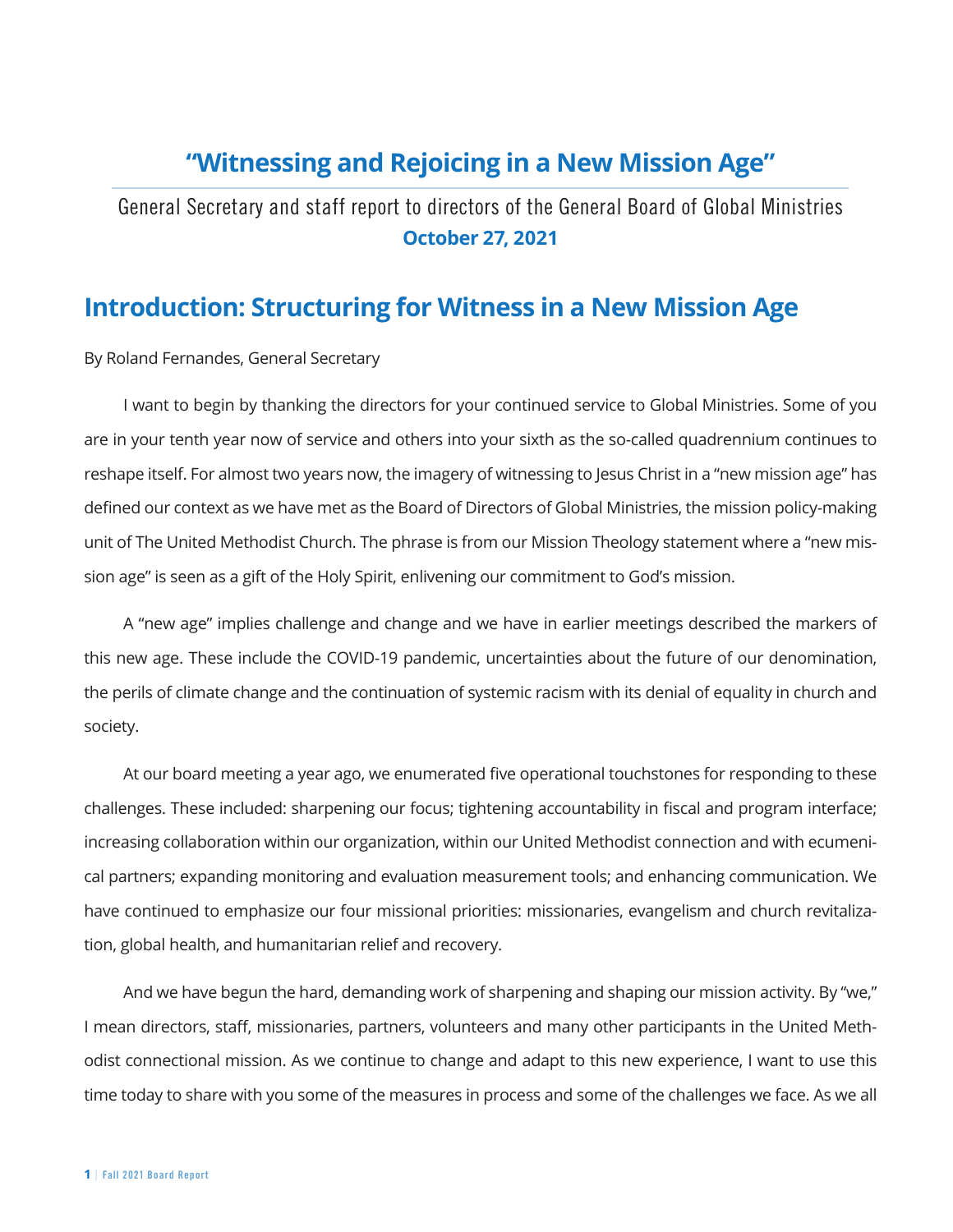realize, not everything will be different, but many things are going to look and feel different. We are not going back as a mission agency, church or world to some pre-2020 "normal." That age is past; our eyes and focus must be set upon the future.

Yes, we have a strong foundation. We are blessed to have a sturdy 202-year-old legacy that we honor and from which we can learn and on which we can build. But yesterday will not recruit the missionaries needed for today or tomorrow nor will it plant new congregations. Yesterday will not respond to pandemics nor will it clean the environment. Yesterday will not raise thoughtful children and the leaders of tomorrow. Yesterday cannot fully address the challenges of today or fully imagine the challenges of tomorrow.

The United Methodist ideals of collaboration and connection are endangered. After months of working online and at a distance, churches, conferences, agencies and other Methodist entities are often tempted to work independently and disconnected from one another. But here, yesterday's values of collaboration and connection need to be drawn from our past and strengthened, revitalized and reimagined in new ways for this new age of witness. One of the questions we have been wrestling with in recent months is how to better connect with the church in mission. In this new age of witness, what does missional engagement mean today for the role of Global Ministries? We continue to seek insight into this critical area.

#### **Rejoicing in Our Work**

Though it will not be easy, I hope we will find joy and fulfillment in our work of shaping our witness in these rapidly changing times. We need to be mindful of the risk involved in reshaping anything significant. Recall what happened when the ancient Jews rebuilt the temple in Jerusalem following the return of the exiles from captivity in Babylon, in the days of restorers Ezra and Nehemiah. A few verses in Ezra chapter 3 paint a vivid picture:

When the builders laid the foundation of the temple of the Lord, the priests in their vestments were stationed to praise the Lord with trumpets, and the Levites, the sons of Asaph, with cymbals, according to the directions of King David of Israel; and they sang responsively, praising and giving thanks to the Lord, "For he is good, for his steadfast love endures forever toward Israel."

And all the people responded with a great shout when they praised the Lord, because the foundation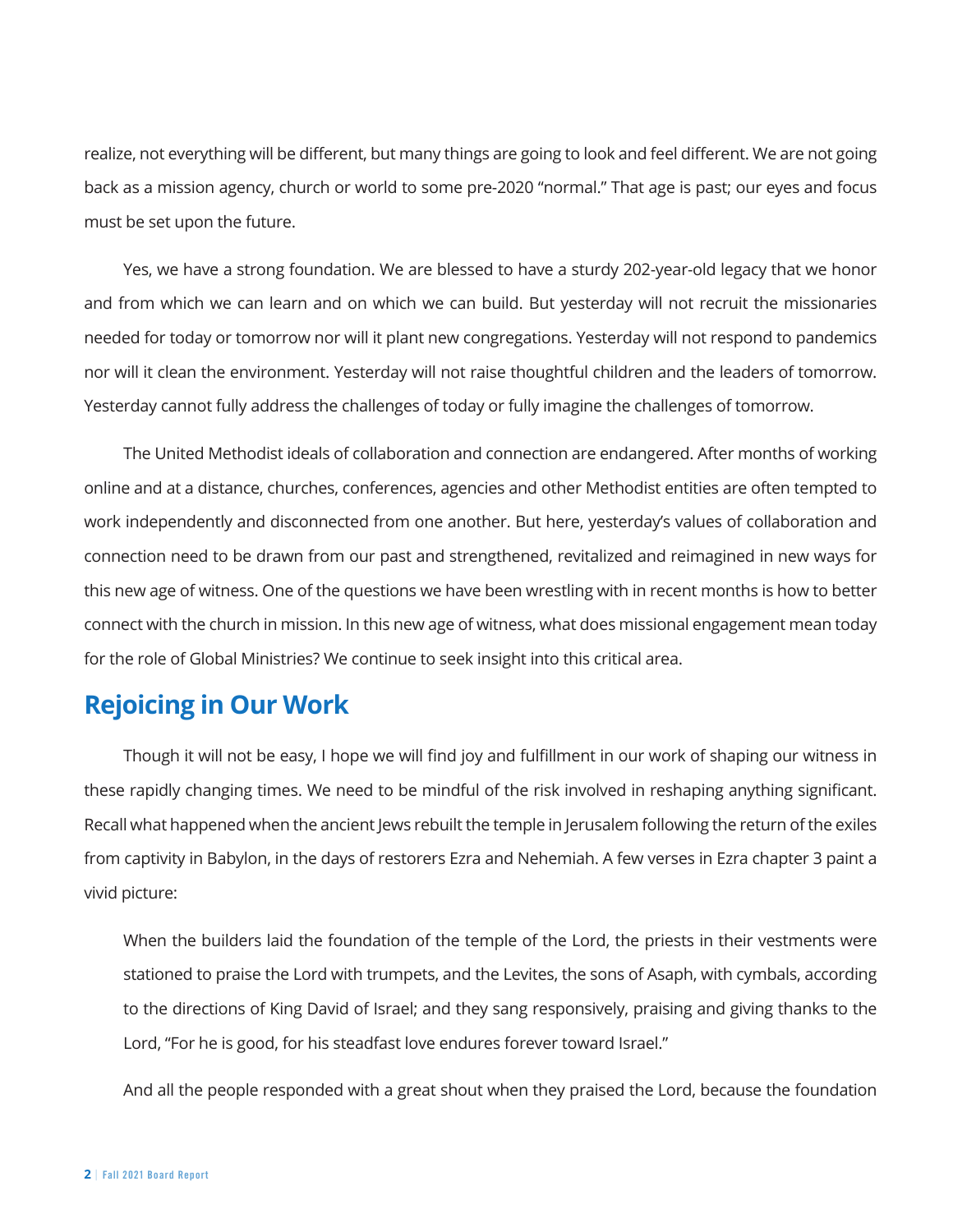of the house of the Lord was laid. But many of the priests and Levites and heads of families, old people who had seen the first house on its foundations, wept with a loud voice when they saw this house, though many shouted aloud for joy, so that the people could not distinguish the sound of the joyful shouts from the sound of the people's weeping, for the people shouted so loudly that the sound was heard far away. (Ezra 3:10–13 NRSV)

You might reason that sounds of joy being indistinguishable from lamentations aptly describes the aftermath of the Special General Conference of 2019 or, perhaps, the expected finale of the next General Conference, whenever that occurs. But this passage is about more than noise levels. It is more of a story about giving thanks that a new house of the Lord can rise on a firm foundation than it is a story about tears. The temple of Solomon was gone. Lamentation was not going to bring it back. It is a reminder that God's steadiness is what endures, not earthly and organizational structures. God is about moving forward in joy, not about wishing for the way things used to be. As the people of Israel had no choice but to welcome a new temple in Ezra's day, so too do we have a God-given opportunity to rejoice in new forms of mission witness in this new age.

I hope that the majority response within our United Methodist community will be one of thanksgiving, as expressed in Ezra 3:11, remembering that God is good and "his steadfast love endures forever." I hope that joy will prevail over tears and that we will find our doxology in Philippians where Paul addresses a congregation that has experienced internal differences:

Rejoice in the Lord always; again I will say, Rejoice. Let your gentleness be known to everyone. The Lord is near. Do not worry about anything, but in everything by prayer and supplication with thanksgiving let your requests be made known to God. And the peace of God, which surpasses all understanding, will guard your hearts and your minds in Christ Jesus. (Philippians 4:4–7 NRSV)

Pray with me that our continuing work of shaping mission witness in this age will be a constant reminder that this is God's mission, God is near, and that only by working together can we witness to the love of Jesus Christ.

And now, recognizing our new mission age with joy in our work and trust in God, we turn to some of the bricks and mortar of mission.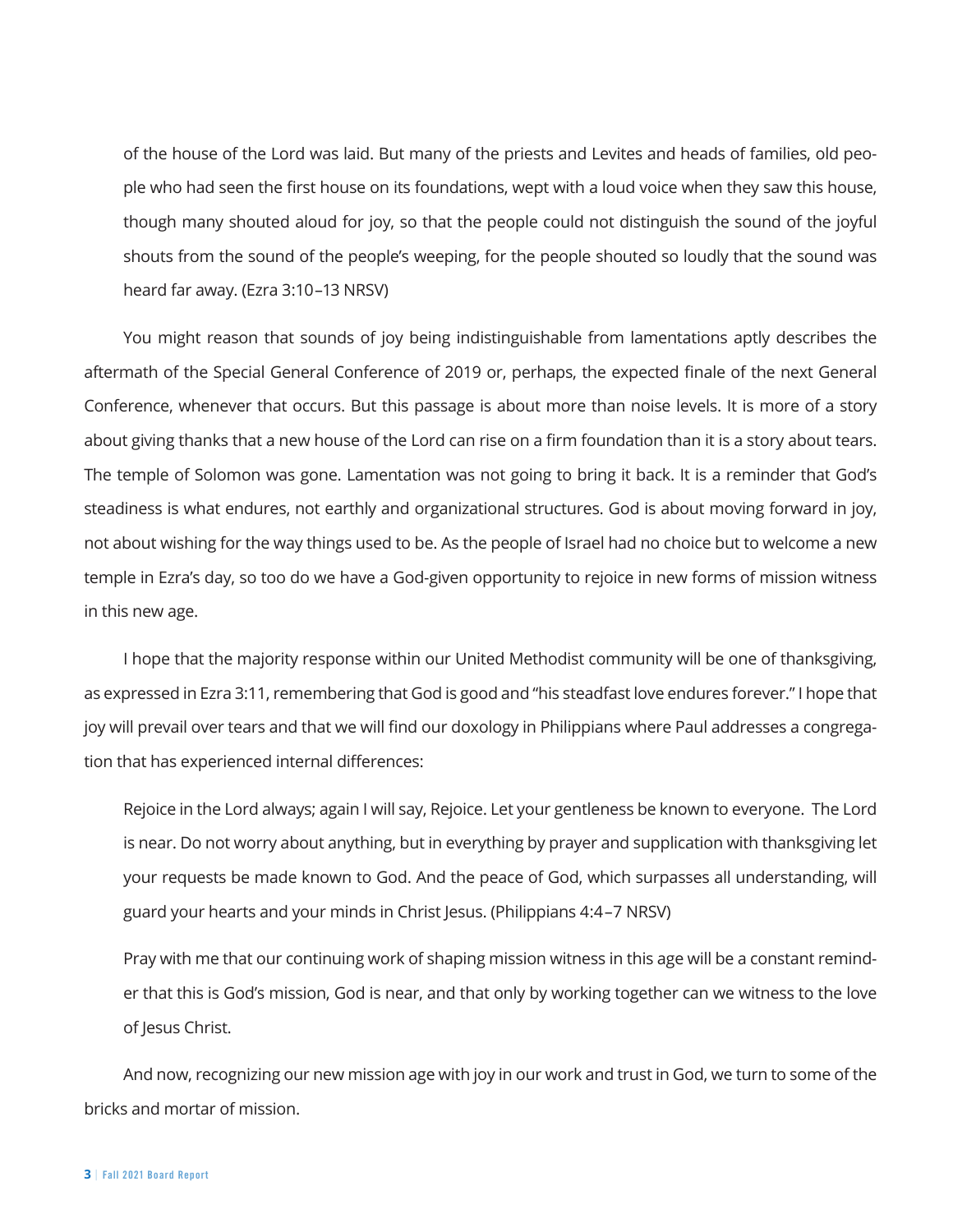## **Program Inventory and Strategic Planning**

Last week you received 13 documents related to the strategic planning process through which we are inventorying and evaluating our programs in preparation for the 2022–2024 strategic plan. Those documents are program refinements and logical frameworks for three of our four program priorities. The framework for the fourth—missionaries—is still in development. These documents are being shared in more detail in our committee work. I have asked Amihan Jones, director of Monitoring and Evaluation, to share with you an overview of the strategic planning process and the results of the program inventory, including the refinement of our work into 17 programs from an original list of 30.

*Thank you and greetings to the board and staff. The program inventory and strategic planning process has been invaluable to the agency.*

*The process began in September 2020, when we reviewed and catalogued our work around the four missional priority areas. We developed an initial program inventory along with descriptions for each of these programs. These descriptions provided a sharpened context for conversation across the Senior Leadership Team about the value and impact of our programs.*

*For the second phase from April of this year until December, there have been 13 out of 17 programs that were redefined. To be clear, we have not stopped or curtailed any existing programs, but have redefined and consolidated some of the programs.* 

*After all the strategic templates and logical frameworks are completed in early 2022, Global Ministries leadership will go through a high-level strategic planning process reviewing the current state of our programs. Stakeholders, including directors, will be included in this process to provide input and recommendations for any adjustments or revisions for the 2022–2024 strategic plan.*

*Finally, we hope that this work of documenting and refining programs, developing logical frameworks and incorporating stakeholder feedback will lead to a comprehensive, impactful and realistic strategic plan that will work to equip and transform people and places for God's mission.* 

*The program templates, which you all received last week for mission priority areas two through four, have been a key focal point of our work this year as an agency. There are two main components—the program narrative*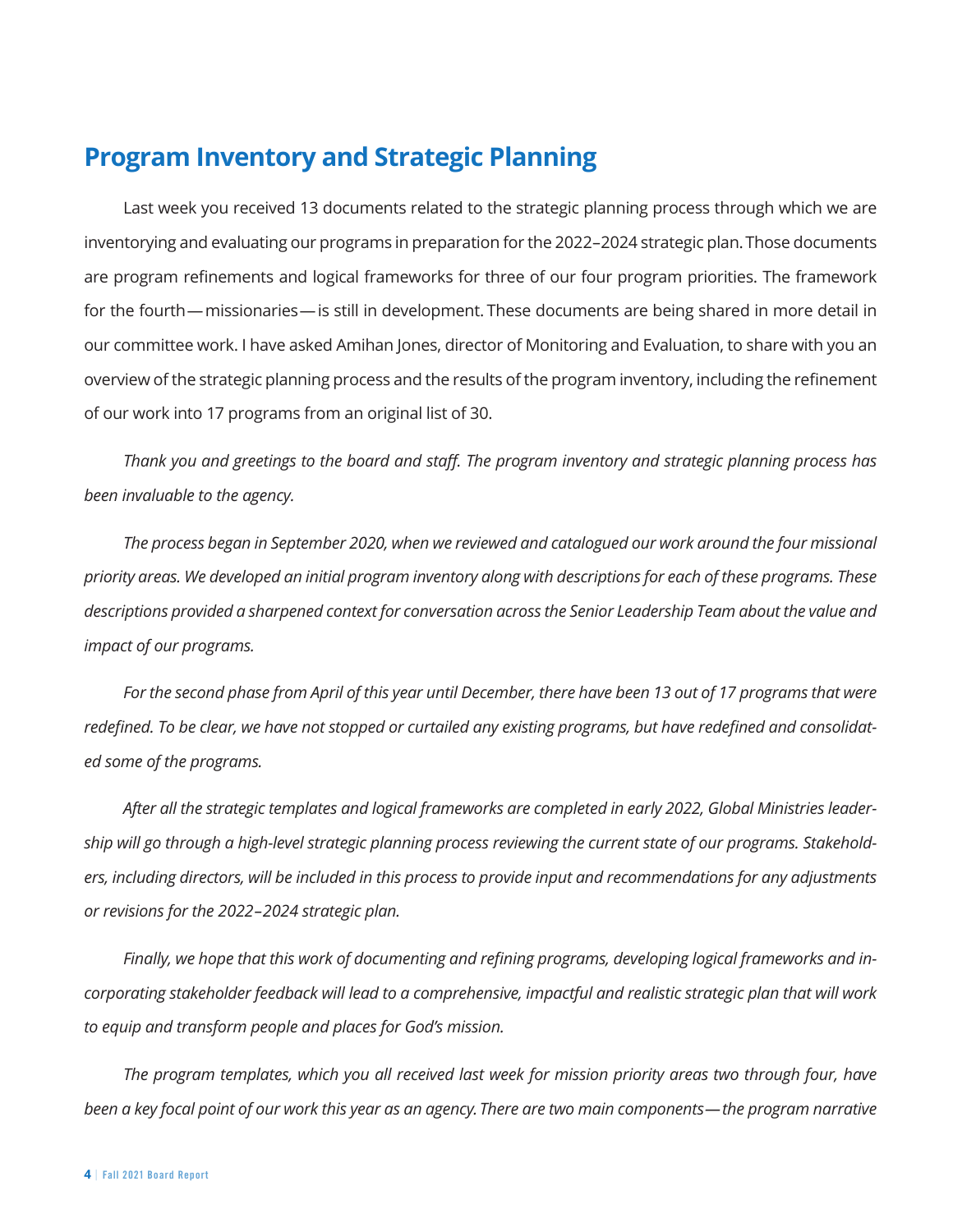*and the logical framework. The program narratives were completed through an iterative process with programs and leadership, and the program narrative includes components such as what the program addresses, alignment of mission and vision, the five key touchstones, program design and short-term objectives.*

*The second component is the logical framework, which the Monitoring and Evaluation unit developed after*  initial input from the program templates. Logical frameworks are essential tools to help each program enhance goal *setting and accountability. Formulated with careful guidance from the Monitoring and Evaluation unit, these logical frameworks will support program planning, implementation, monitoring and evaluation of the work going forward, ensuring impact and responsiveness to what we are being called to at this time.*

*Here you will see a list of the 17 programs currently within our program inventory. Each of the large boxes are the different missional priority area. For priority area one—missionaries—there are four programs listed and this box is highlighted in a different color because the programs are currently being reviewed with the program template process. For priority area two through four, there are 13 programs listed.*

*There are currently four main programs listed under priority area one—missionaries. This includes global missionaries, who serve in varied roles and ministries with partners around the world; Global Mission Fellows*  who connect faith and action by engaging in community, connecting the church in mission, and growing in social *and personal holiness; Church and Community Workers and Racial Ethnic Plan missionaries who bridge church and community in mission in marginalized or racial/ethnic communities; and Mission Volunteers who seek longterm partnerships with communities around the world. The work of missionaries intersects with several areas of the agency.*

*For priority area two, there have been four main programs identified. The first is Leadership Development and Scholarships and the goal of the program is to develop principled leaders who are helping to strengthen, enhance, build and connect mission capacity. The second program is Multiethnic Ministries and the purpose of the program is to confront racial, ethnic and social disparities inherent in The United Methodist Church and communities in the U.S. The Multiethnic Ministries grants program includes the Community Developers Program, Native American Ministries, United Methodist Voluntary Services grants and other similar funding. Third are the Mission Initiatives, whose goal is for Wesleyan Methodism to develop more disciples of Jesus Christ for the transformation of the world. And finally, Missional Connections, whose goal is to create, strengthen and sustain United Methodist relationships within*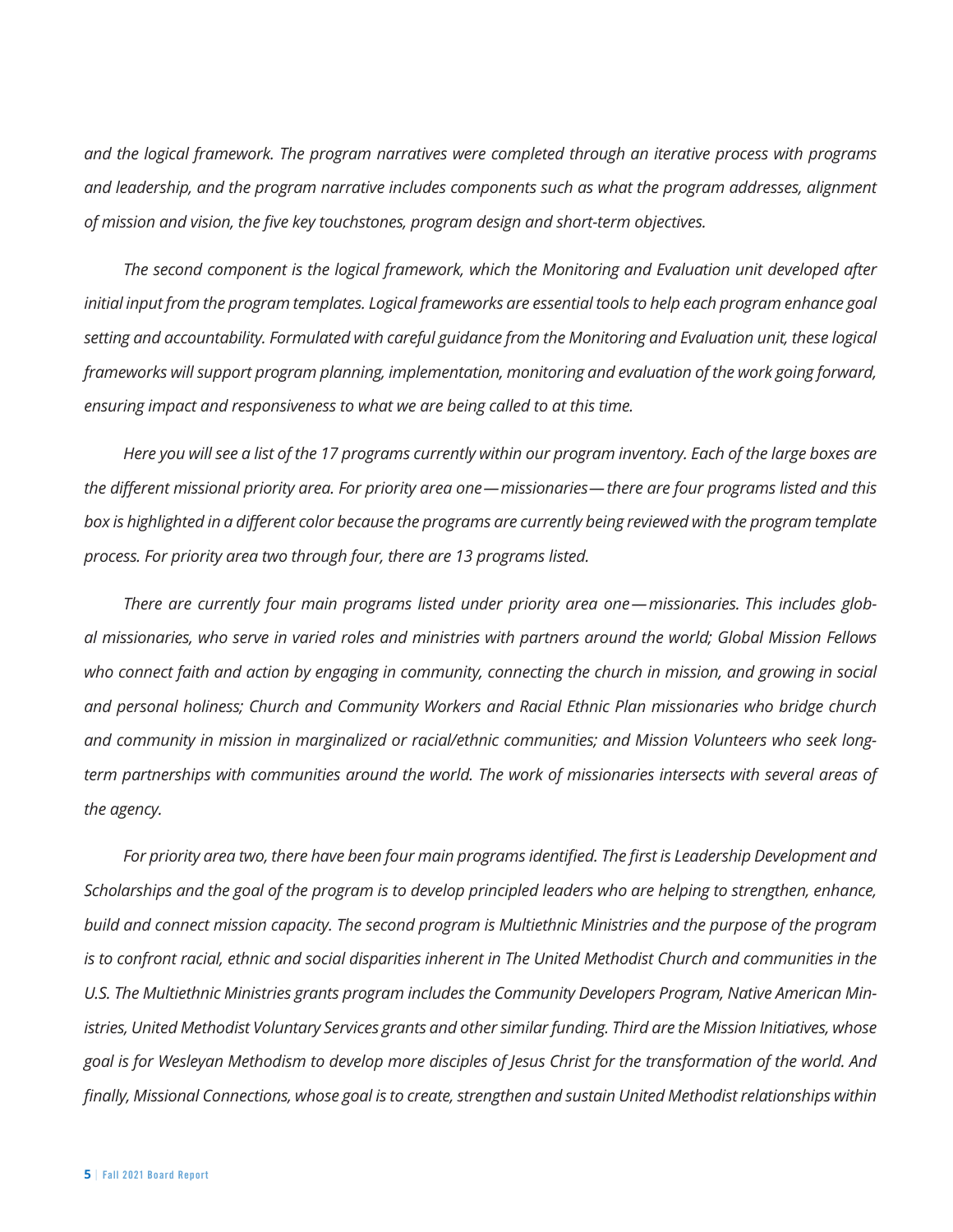*and among the global regions and, in turn, their connection to the global church for greater missional effectiveness. This program includes activities such as roundtables, In Mission Together, grants and relationship building.*

*For priority area three—global health—the four main programs include Health Systems Strengthening; Imagine No Malaria; Maternal, Newborn and Child Health; and Water, Sanitation and Hygiene (WASH). The goals of the programs remain as they have been in the past.*

*For priority area four—humanitarian relief and recovery—there are five main programs: International Disaster Response; U.S. Disaster Response; Global Migration; Environmental Sustainability; and the Yambasu Agriculture Initiative.*

*As you can see, there has been substantial time and effort devoted to understanding who we are as an agency, what we do and how we can do things better. It is our belief that through careful planning, thoughtful decision-making and making space for the Holy Spirit to work through us, our ability to transform the world for God's mission will be multiplied.*

I am grateful to our staff who have continued to work through this period of the pandemic with all its restrictions and we have continued to function as best we can. I will now briefly lift up some **specific program matters** which I believe are relevant to share with you at this time and clearly cannot cover everything we are doing.

1. I want to mention two important developments regarding **Native American Ministries**. In late September, we coordinated with 10 other United Methodist general agencies in crafting a statement that strongly condemned the abuse of Indigenous young people in government-funded boarding schools across many decades prior to 1980. Such schools often operated in concert with religious organizations, including the Methodist Church. These schools, which have become the topic of public outcry, engaged in nothing less than cultural genocide by deliberately separating Native boys and girls from their families and culture. Global Ministries has been exploring Methodist complicity in these institutions. To date in our research, we have discovered that some of our predecessor mission agencies did indeed sponsor some of the implicated schools. Research on the extent of our involvement is ongoing and we will continue to pursue this important matter. September 30 was observed as a Day of Remembrance for victims and survivors of the boarding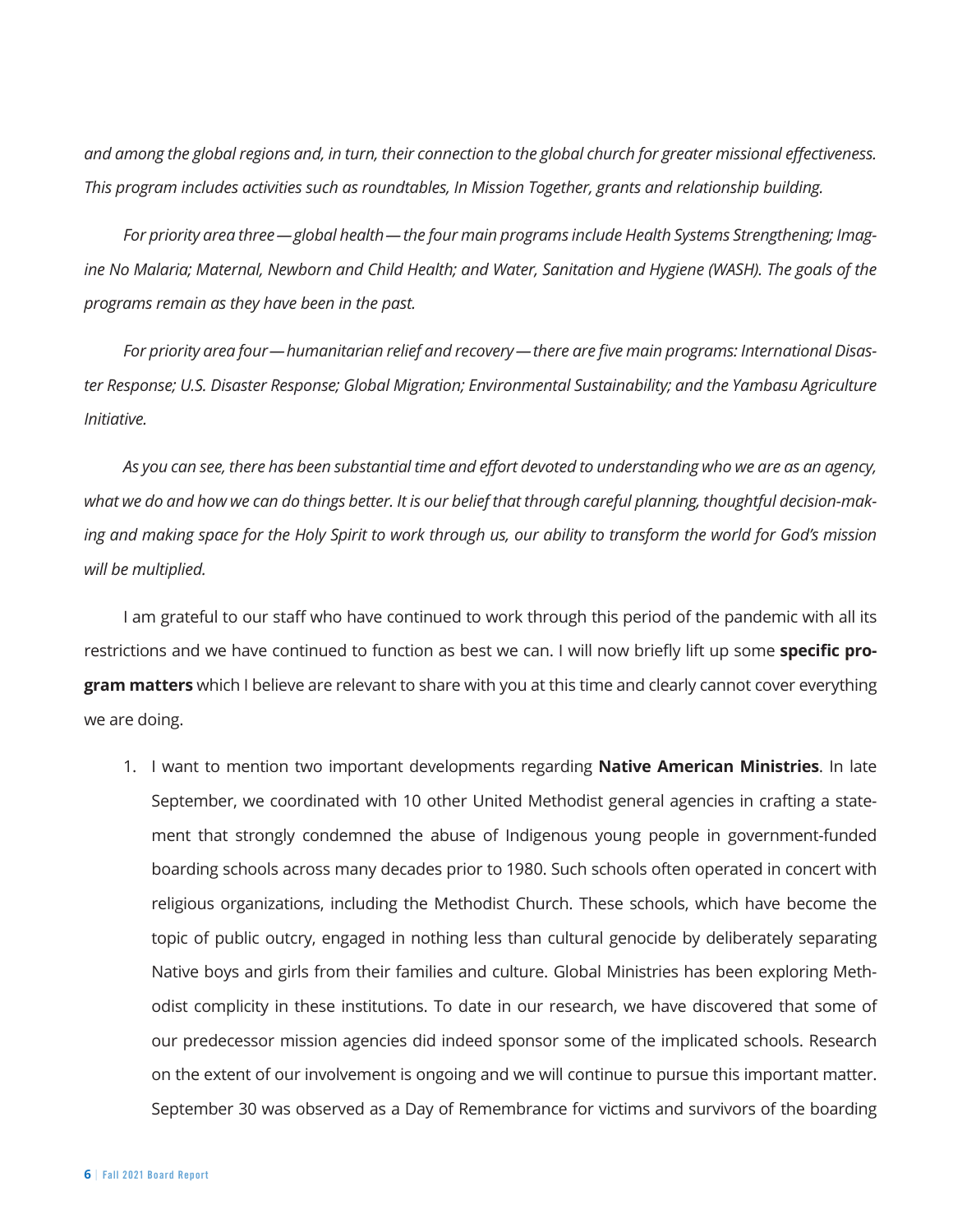schools. The recent public and church attention to those schools and the harm they inflicted on Indigenous communities recalls our denomination's 2012 "Act of Repentance Toward Healing Relationships with Indigenous People." However, that act does not specifically reference the boarding schools, which are cited for their harm in a 2016 General Conference omnibus resolution on Native American ministries. I have asked the Rev. David Wilson, a director and superintendent of the Oklahoma Indian Missionary Conference, to tell us briefly what this issue means to Indigenous people, especially those within our church. David was consulted in the preparation of the September statement marking the Day of Remembrance and will share more with us on Friday morning.

Also, we would recommend action at this board meeting to fund an exhibit called "The Land Calls Us Home" at Atlanta's Hartsfield-Jackson International Airport on Native experience and culture. This project, though on a temporary hold, has been long in the works in collaboration with our church's Native American Comprehensive Plan and has involved some of our directors.

- 2. On another matter that, literally, continues to plague us, we continue to respond with partners to the **COVID-19 pandemic** around the world. As of late September this year, we have made 270 grants totaling more than \$4.3 million in 52 countries. In addition to its continued response, the Global Health unit is an active participant in COVAX (COVID-19 Vaccines Global Access), a worldwide initiative aimed at equitable distribution and access to the vaccines. We have worked with First UMC Boise to set up an Advance to support UNICEF's role in COVAX, specifically funds for the vaccine distribution initiative. We have endorsed several international and/or interfaith statements advocating equity in vaccine distribution.
- 3. Along with hurricanes and wildfires in the United States, the late summer and fall brought new challenges to UMCOR, such as the earthquake in **Haiti**. The August 14 earthquake that ravaged southern and western Haiti caused over 2,000 deaths and injured over 13,000 people. Haiti has a special place in our history of disaster response, notably because we lost two prominent staff members, the Rev. Sam Dixon, director of UMCOR, and the Rev. Clint Rabb, head of the Volunteers in Mission office, in the massive earthquake of January 2010. Haiti is never an easy place to work because of political, economic and geographic realities. The recent kidnapping of 17 missionaries and ransom demand are further indicators of the complexity in Haiti. This year, as often in the past, we are part-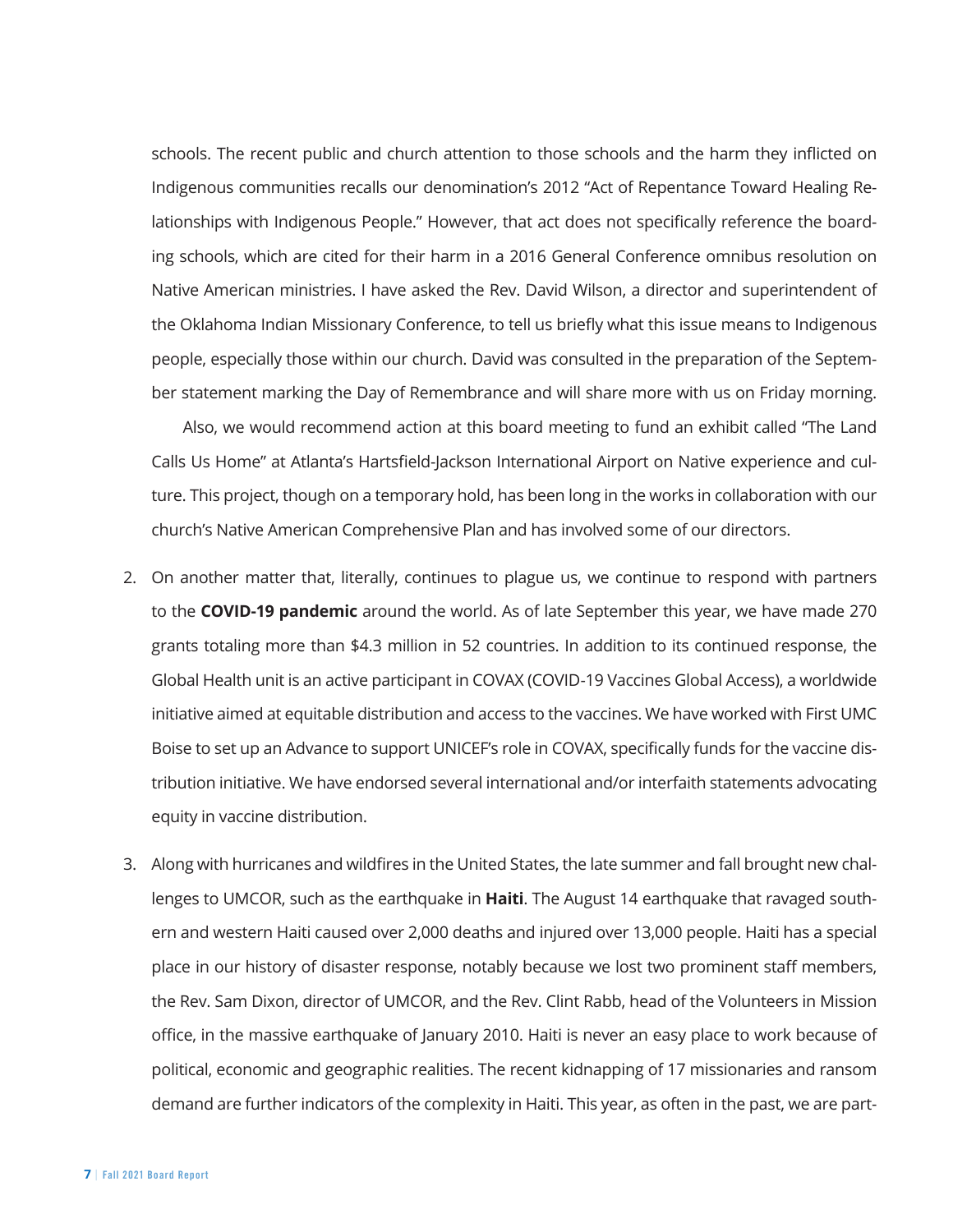nering with the Methodist Church of Haiti, as well as other partners on the ground, in earthquake response. We have provided a \$110,000 grant to the Methodist Church of Haiti, with a significant part of that coming from a gift in Sam Dixon's memory from the First United Methodist Church in Roanoke Rapids, North Carolina, the last congregation he pastored before joining the UMCOR staff. UMCOR matched the memorial gift in a tribute to Sam's example of service in Christ's name.

- 4. The withdrawal of the United States from a 20-year war in **Afghanistan** at the end of August created a new generation of refugees, as many as 50,000 expected to seek safe haven and a new home in the U.S. UMCOR is working with long-time partner Church World Service in resettlement efforts. A grant of \$100,000 to CWS, one of the official resettlement agencies, will assist the newcomers with housing, legal assistance, medical care and other essentials. In addition, the Emergency Committee just approved a \$100,000 reimbursement program that will give local UMCs in the U.S. who wish to sponsor Afghan resettlement through CWS up to \$1,000 reimbursement on the expenses they incur in this activity. We hope this program will encourage local churches to engage in this important and transformative ministry. We continue to focus on other migration issues, including those along the U.S.-Mexico border, anti-trafficking and legal assistance for migrants, among others.
- 5. We are bringing six grants to this board meeting for approval from the **Bishop John K. Yambasu Agricultural Initiative**. These are from North Katanga, Central Congo, Sierra Leone (second grant), Zimbabwe East, Zimbabwe West and Liberia. This batch of Yambasu Agriculture Initiative grants total \$1.3 million and are predicted to impact 30,000 beneficiaries. I am glad that there is growing interest in this project which could go a long way to increase self-sustainability of individuals and of the church in Africa, while maintaining local ownership. We have also begun conversations with Africa University around collaboration in this area.
- 6. The past months have raised questions for us on **operating principles for UMCOR.** Yesterday in our committee meeting we began a discussion on matters we must explore including capacity, accountability, partner relations and the role of the church in UMCOR's work and vice-versa. Even though this was only the beginning of the conversation, it was very fruitful. We must talk about how to manage these issues without violating our core principle of responding to human need regardless of religion, race or national origin.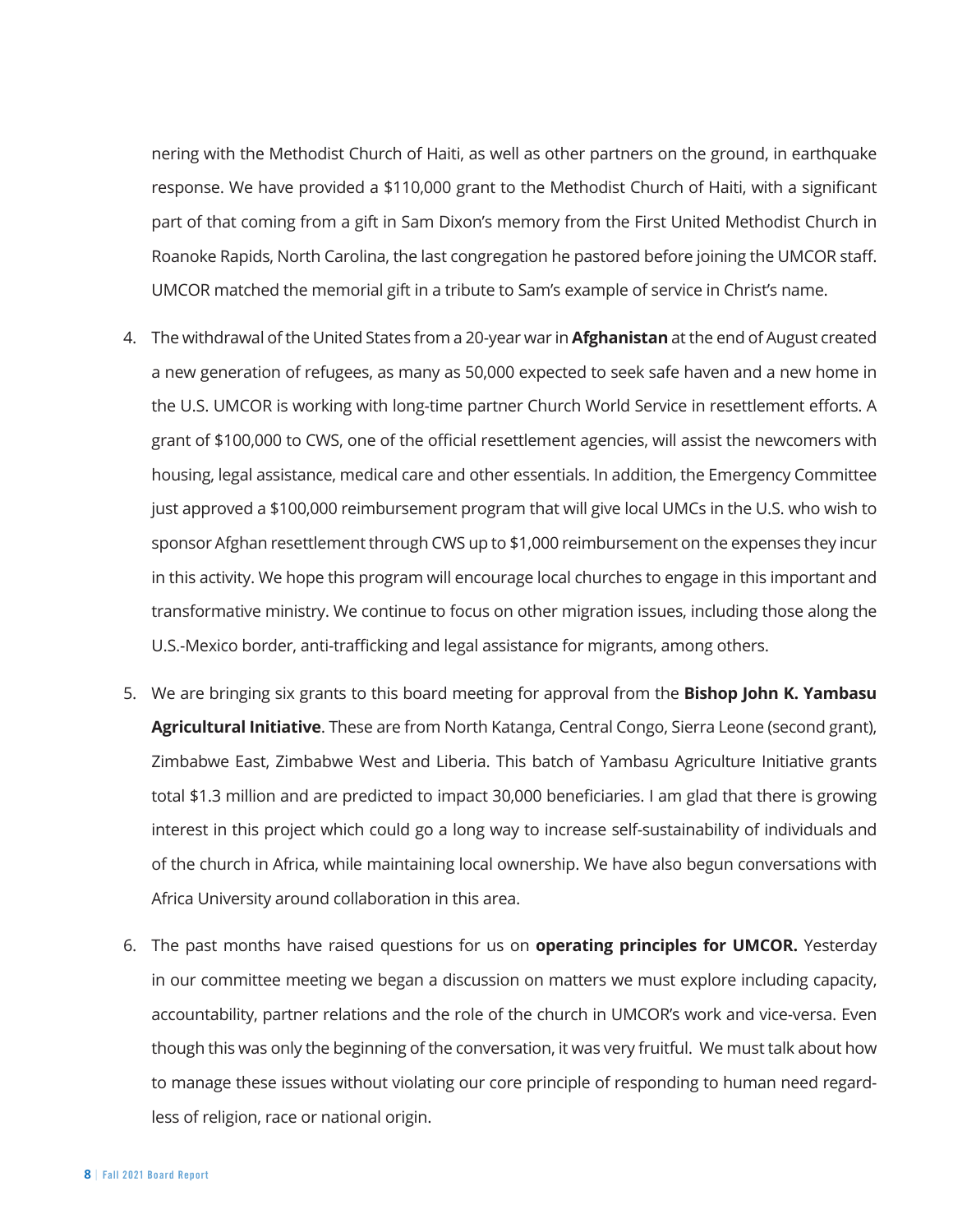7. Despite the logistical challenges to missionary training and travel caused by the COVID-19 pandemic, we continue to equip and place **missionaries**. We were hoping to do an in-person commissioning at this meeting, but it could not happen due to travel challenges. We hope to do this in May of next year. We were able to celebrate—via Zoom—the 70<sup>th</sup> anniversary of the founding of the US-2 young adult mission program.

### **Operational Updates**

1. In the **Mission Appropriations** book you will have noticed that we reimagined the way the budgets are prepared and presented. The budget narrative focuses predominantly on the agency's programs and is organized accordingly. This focus on programs versus unit structure recognizes the centrality of programs and their roles as preeminent features of the agency, ensuring that it achieves its programmatic objectives, organized into four missional priorities. As you will have also noticed, another key shift is that all streams of income and expenses have been included so as to provide a comprehensive picture for next year both programmatically and financially.

The proposed Global Ministries budget for next year is \$43 million and the UMCOR and Global Health budget is \$26 million. Our current financial position made the balancing of the 2022 appropriations fairly easy and included the use of available reserves. The budgets have already been reviewed and approved by the Budget Committee and will come to the board for approval through the Executive Committee.

- 2. We have moved to a **remote and hybrid work environment** in preparation for when the building reopens. "Hybrid" means that some staff who need to be in the office to do certain tasks spend part of their time at the office and part of the time working remotely. We do not know exactly when the reopening will take place, but the hope is for this to happen sometime in early 2022. I want to state clearly that physical space is crucial to our ministry even as we expand its use.
- 3. We have updated our **child safety policies**, putting strong emphasis on the necessity of every grantee that deals with children to have a child protection policy that is vetted by our general counsel. In light of the sexual abuse crises in other denominations and other organiza-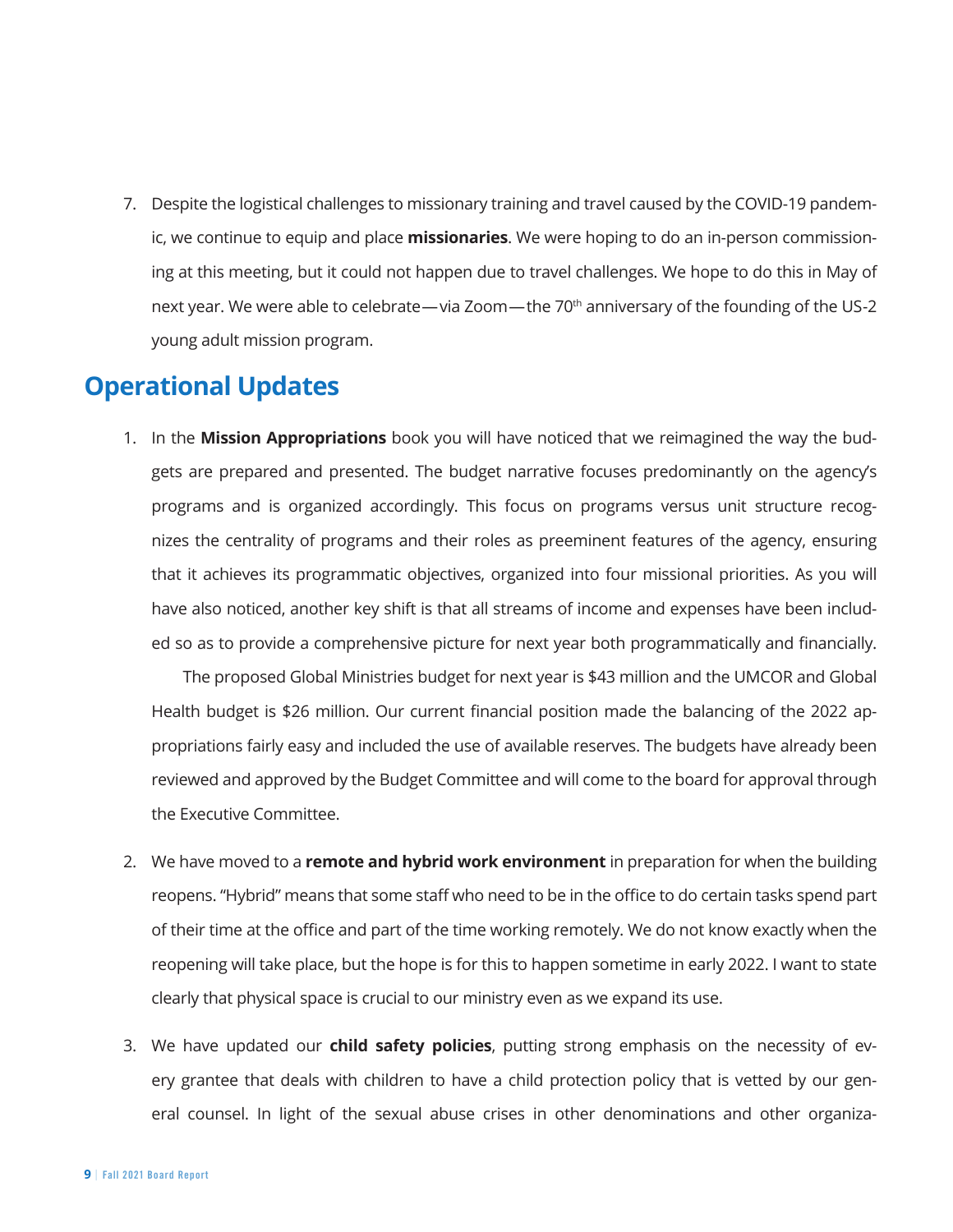tions, we consider it crucial to be at the forefront of best practices in ensuring child safety. Finally, before the treasurer's report and some concluding thoughts, I want to introduce the issue of the **use of space** in our building. In this new mission age, an age of remote and hybrid staff service, we have space to share. This gives us opportunity for new mission possibilities.

From the outset of our ownership and tenancy of the Grace Church property in 2016, we envisioned this site as an international mission headquarters, a base for a worshiping congregation and a center of community ministry. We have continued to house programs devoted to community outreach, as has been possible throughout the pandemic, such as food ministries and the work of Action Ministries and Grace UMC. We now have the opportunity to welcome new neighbors in our space with regard to both congregational life and humanitarian outreach. Earlier this year, Action Ministries merged into HOPE Atlanta, another agency, founded in 1900, that seeks to find solutions to homelessness. In just a minute, Jeffrey Smythe, CEO of HOPE Atlanta, will tell us about his organization, its work and vision. Another wonderful opportunity is that Grace Church, a small, predominately white congregation, celebrating 150 years this month, is excited to move into a new partnership with Cascade UMC, which will continue its witness in Midtown Atlanta. Cascade, which is now a 7,000 member, predominantly African American congregation, was founded in 1926. The details of the Cascade-Grace relationship are still being worked out, but the pastors of each local church are here to share with us. We will hear from Pastor Sara Webb Phillips of Grace and Pastor Kevin R. Murriel of Cascade after Jeffrey Smythe tells us about HOPE Atlanta. Mike Gurick will then bring the treasurer's report.

(Jeffrey Smythe introduced HOPE Atlanta, **H**ousing, **O**utreach, **P**revention and **E**mergency services— HOPE, which merged with Action Ministries and the Women's Community Kitchen. HOPE Atlanta continues to carry out the ministries of Action Ministries and the merged organization works with communities to alleviate and avoid homelessness and hunger, engaging with partners from Rome to South Fulton, Georgia.

Sara Webb Phillips and Kevin Murriel outlined the vision for this new congregational merger, which will form a second Cascade campus at Grace UMC. They see this as a new church plant that is social justice and Christ driven, operating in the Old Fourth Ward of Atlanta's midtown. The 4th Ward needs space to coexist and connect with God and one another. "We want to have this congregation intersect race, class and gender," said Murriel.